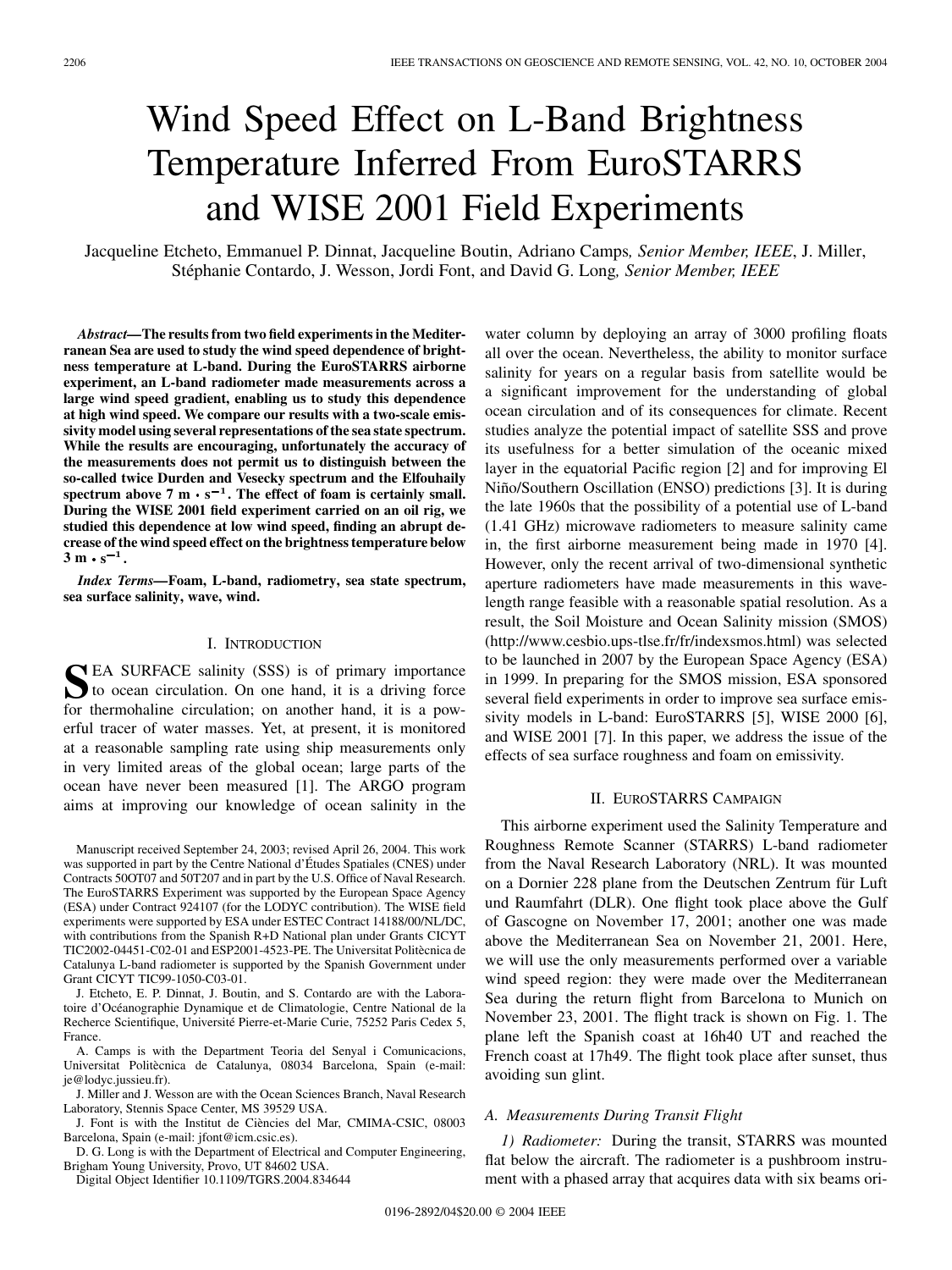44

43.5

43

42.5

42

41.5

4

**SPAIN** 

 $2.5$ 

line shows the part of the flight used in this study. ented almost perpendicular to the plane track simultaneously. The measurements are made only at vertical polarization, re-

3

ferred to the radiometer plane. When the radiometer is parallel to the sea surface, as it is the case during this flight, this is vertical polarization in the sea surface frame. Due to a hardware problem, the measurements were noisy, and we could use only the data from two antenna beams during the first part of the flight: we used measurements made between 16h53 (starting far from coast) and 17h20 (stopping before high noise); the doubled line in Fig. 1 shows the part of the flight used. Because of calibration problems on some antenna beams and receivers, we use only measurements from the directions 2L and 3R looking, respectively, at  $21.5^{\circ}$  left (off-nadir angle) and  $38.4^{\circ}$  right of the aircraft. The half-power beamwidth is  $14.5^\circ$  for the 2L antenna and  $16.5^{\circ}$  for the 3R one. The highest side lobe is 11 dB, and the beam efficiency is 89% and 90%, respectively.

*2) Measurements of Geophysical Parameters:* Since this flight was not planned as part of the experiment, no dedicated *in situ* measurements were made in support of the radiometer measurements. Therefore, we used data from the Observatoire de Recherche sur l'Environement SSS (ORE-SSS) program, which monitors the sea surface temperature (SST) and the SSS onboard ships of opportunity [[8\]](#page-5-0). In addition, we obtained SST images from Airborne Very High Resolution Radiometer (AVHRR) local area coverage measurements and wind velocity from SeaWinds-on-QuikSCAT (QSCAT) scatterometer measurements.

M.S. Rome left Marseille toward the Strait of Gibraltar on November 28, five days after the flight. The measurements of SST and SSS made onboard are shown in Fig. 2(a) and (b). Between  $41^{\circ}$ N and  $42.88^{\circ}$ N in the latitude band overflown by the plane, the SST measured by the ship varied between 13.4 °C and 15.8 °C, with a minimum around 42 °N. Since SST can vary rapidly, we checked with SST retrieved from AVHRR measurements at 2-km resolution by the SATMOS data bank (www.satmos.meteo.fr/html/SATELLITE.html). The composite image of the measurements made on November 22 and 23 is shown in Fig. 3 being in qualitative agreement with the ship results, with a minimum in the middle of the journey.

Fig. 2. Color-coded ship measurements of (a) SST and (b) SSS. The plane track is superimposed (dashed line).

 $3.5$ 

 $(b)$ 



Fig. 3. Composite image of SST retrieved from AVHRR measurements on November 22 and 23, 2001.

Yet, when the AVHRR measurements are colocated with the ship measurements, it appears that the region of low SST moved southwestward by about  $0.3^\circ$  both in longitude and in



42

 $41.5$ 

 $2.5$ 

16.5

16.26

16.03

15.79 15.56

15.32 15.09 Q

14.85

14.14

13.91

13.67

13.44  $13.2$ 

37.95 37.93 37.91

37.9 37.88

37.84 ě

37.83

37.79

37.77 37.75

37.74 37.72  $37.7$ 

 $4.5$ 

 $4.5$ 

SST 14.61 14.38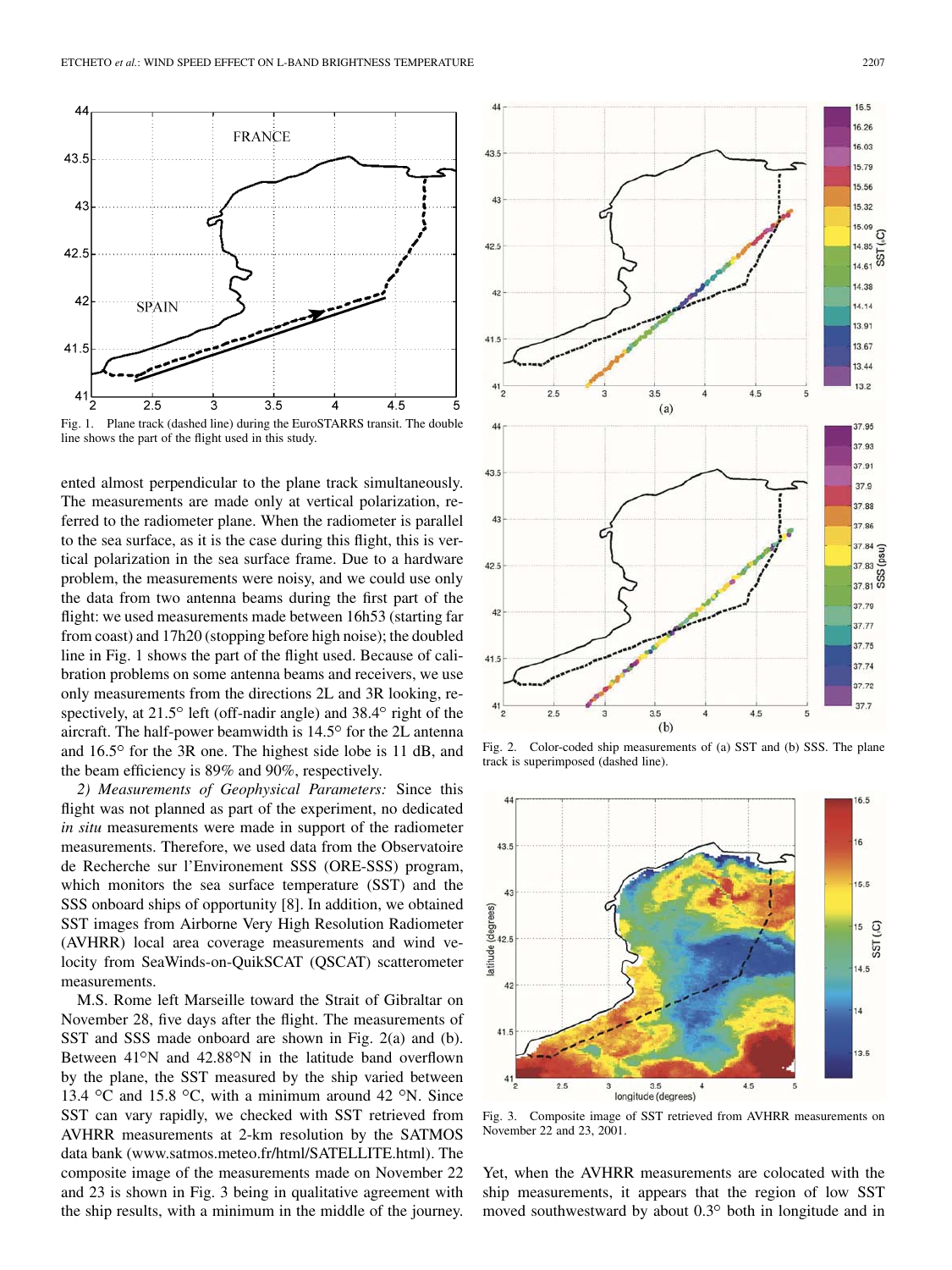

Fig. 4. High-resolution wind speed retrieved from QSCAT measurements along the plane track (dashed line).

latitude in five days. When this shift is taken into account, the measurements differ everywhere by less than  $0.5^\circ$ . Considering that, on one hand, the infrared SST has an accuracy of a few tenths of a degree, and on another hand the SST may evolve in five days, we consider this agreement as reasonable. In addition, around 15 °C, the  $T<sub>b</sub>$  sensitivity to temperature is only 0.1 K  $({}^{\circ}C)^{-1}$ . Therefore, we use the AVHRR data colocated with the radiometer measurements for SST values, since they were measured approximately at the time of the aircraft flight. The SSS measured in the same zone was rather homogeneous, ranging from 37.7–37.95 psu, with a tendency to increase southward. No correlation with SST was observed, especially no SSS features associated with the observed region of low SST. Unless moving with a varying shelf-slope front, SSS is a slowly time varying quantity due to low air–sea water flux, and it should be relatively stable during five days in this area. In addition, the SSS measured on November 22 at platform *Casablanca* slightly southwest of the plane track (40.72°N  $1.36^{\circ}$ E) was 38.1 psu in agreement with the ship measurements. Consequently, we consider the SSS to be 37.8 psu all along the flight, since the expected variation of the brightness temperature  $(T<sub>b</sub>)$  for such an SSS variation is less than  $\pm 0.1$  K, a negligible variation compared to the variation due to sea state.

QSCAT passed above the zone at 1734 UT on November 23 during the plane flight. The neutral-stability 10-m height wind velocity was retrieved at 2.5-km pixel resolution by the Brigham Young Microwave Earth Remote Sensing Laboratory using the experimental method described in [[9\]](#page-5-0). The resulting wind colocated along the plane track is shown in Fig. 4. The plane started from Barcelona in a region of light wind  $(3-4 \text{ m} \cdot \text{s}^{-1})$  and then crossed a strong gradient to enter a region of strong wind (20–25 m  $\cdot$  s<sup>-1</sup>). This gives us a unique opportunity to study the wind speed dependence of  $T<sub>b</sub>$ . Though the high-resolution wind measurements used here are somewhat noisier than conventional 25-km QSCAT winds, they are estimated to have rms wind speed errors of less than  $2 \text{ m} \cdot \text{s}^{-1}$ . The high-resolution winds provide additional comparison points as well as finer spatial detail. The radiometric measurements analyzed here were



Fig. 5. (Thin line)  $T_{\text{bwind}}$  and (thick line) U during the first part of the flight. (Top) For 3R antenna. (Bottom) For 2L antenna.



Fig. 6. Measured wind speed dependence for (blue) 3R antenna and (red) 2L antenna. The model results obtained with twice the Durden and Vesecky model spectrum are superimposed (black line). (Dashed line) At incidence  $21.5^\circ$ . (Solid line) At incidence 38.4°.

made 15–40 min before the satellite pass. Using Taylor's hypothesis (space scale  $=$  time scale  $\times$  wind speed), we estimate that in the meantime the wind structures might move by as much as 7–25 km. This is consistent with the comparison between the ARPEGE meteorological model wind field  $(0.25^{\circ} \times 0.25^{\circ})$ ; 6h resolution) at 18h and the QSCAT measurements indicating a westward displacement of the wind speed gradient on the order of 20 km in half an hour. The regions of low and high wind speed being rather homogeneous according to QSCAT, little short-term variability is expected; only the zones of intermediate wind speed might be slightly displaced eastward, and we do not expect that this will have a major impact on the present study.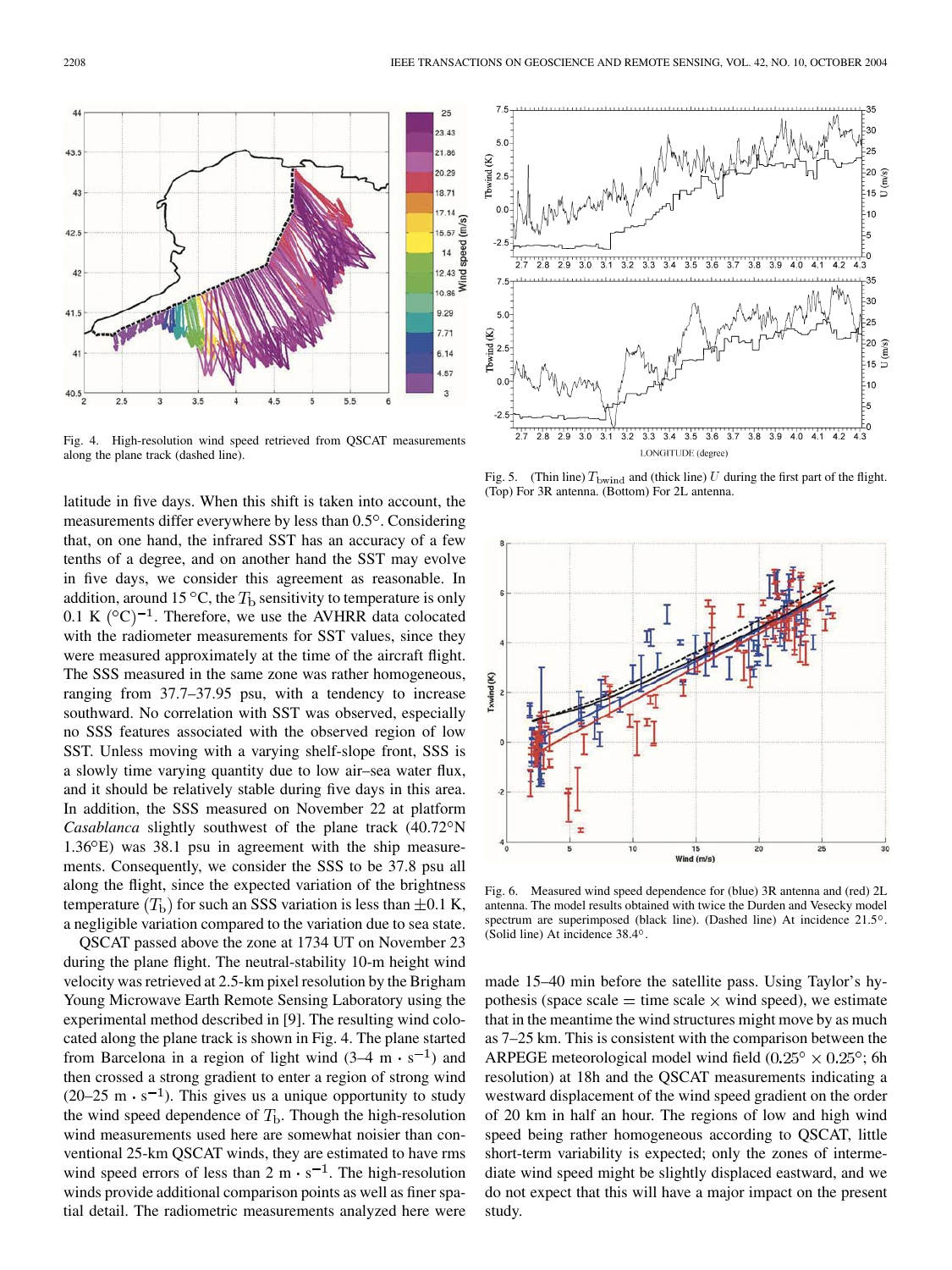## *B. Wind Speed Dependence of*

In order to remove most of the dependence of  $T<sub>b</sub>$  on incidence angle  $(\theta)$ , SST and SSS from the sea state dependence, parameterized through wind speed  $(U)$ , we split  $T<sub>b</sub>$  in two terms as in [\[10](#page-5-0)]

$$
T_{\rm b} = T_{\rm bflat} \left( \varepsilon({\rm SST, SSS}), \theta \right) + T_{\rm bwind} \left( \varepsilon({\rm SST, SSS}), \theta, U, \Phi \right) \tag{1}
$$

where  $\varepsilon$  is the sea water permittivity and  $\Phi$  the wind direction. We use the two-scale sea surface emissivity model described in [\[10](#page-5-0)] and the measured SST, SSS, and  $\theta$  to compute  $T_{\text{bflat}}$ .  $T_{\text{bflat}}$ is then subtracted from both the measured and the modeled  $T<sub>b</sub>$ before comparing modeled and measured  $T_{\text{bwind}}$ . The dependence of  $T_{\text{bwind}}$  on wind direction, which is expected to be small compared to the measurement accuracy [[10\]](#page-5-0), is neglected as well as the dependence of  $T_{\text{bwind}}$  on the incidence angle, which is expected to be less than 0.25 K for the range of incidence angles explored by each antenna [\[11](#page-5-0)]. For the sea water permittivity, the Klein and Swift [[12\]](#page-6-0) parameterization is used. The modeled  $T<sub>b</sub>$  is corrected for the effects affecting the measured  $T<sub>b</sub>$ : incidence angle using the plane attitude measurements, antenna pattern effect, atmospheric emission and absorption [\[13](#page-6-0)], and galactic and cosmic noise [\[14](#page-6-0)].  $T_{\text{bwind}}$  measured by the 3R and 2L antenna beams is plotted together with the wind speed in Fig. 5. Even though the radiometer measurements show large fluctuations at minutes scale, probably due to a superimposed spurious noise suspected to originate from a leakage in the electronic circuits, the increase of  $T_{\text{bwind}}$  with wind speed is clear.

The wind speed dependence of the measured  $T_{\text{bwind}}$  is shown in Fig. 6. For each QSCAT wind speed measurement colocated with each antenna footprint (the two antennas' footprint centers are 3.6 km apart so that they are colocated with different QSCAT cells), the corresponding  $T<sub>b</sub>$  measurements were averaged. The error bars show the standard deviation for each average. The bias between the two beams is due to an imperfect gain calibration. A straight line was fitted by least square fit for each antenna: for the 3R antenna, the slope is  $0.252 \text{ K} \cdot \text{m}^{-1}/\text{s}$  (the standard deviation of the measurements with respect to the fit is 0.90 K); for the 2L antenna, the slope is 0.266 K  $\cdot$  m<sup>-1</sup>/s (the standard deviation of the measurements with respect to the fit is 0.93 K). The confidence level at 95% computed with a test of Student is  $0.0225 \text{ K} \cdot \text{m}^{-1}$ /s for the 3R antenna and 0.0233 K  $\cdot \text{m}^{-1}$ /s for the 2L antenna. The wind speed dependence obtained from the two-scale model at SST 15°, SSS 37.8 psu, and incidence angles  $21.5^{\circ}$  and  $38.4^{\circ}$  using twice the Durden and Vesecky spectrum [\[15](#page-6-0)] is superimposed on the data: the agreement is quite good, the model slope in this wind speed range being  $0.24 \text{ K} \cdot \text{m}^{-1}/\text{s}$ . Yet, the data are too noisy to completely validate this model.

In Fig. 7, we plotted the model result for different parameterizations of the sea state with wind speed: Durden and Vesecky spectrum and twice this spectrum, Elfouhaily spectrum [\[16](#page-6-0)], Elfouhaily spectrum plus foam (active foam coverage according to [[17\]](#page-6-0), and foam emissivity according to [[18\]](#page-6-0)). The slope predicted by the Durden and Vesecky spectrum is too low (about 0.12 km  $\cdot$  s<sup>-1</sup>) to be compatible with the measurements. The plateau predicted below  $\overline{7}$  m  $\cdot$  s<sup>-1</sup> using the Elfouhaily spectrum is not seen in the data. The slope predicted at moderate wind speed using this same spectrum is about  $0.17 \text{ km} \cdot \text{s}^{-1}$  and makes this model rather compatible with our measurements in this wind speed range. The  $T<sub>b</sub>$  modeled taking into account the



Fig. 7. Modeled wind speed dependence using different spectral parameterizations: (Dotted line) Durden and Vesecky, (dashed line) Elfouhaily, (solid line) twice Durden and Vesecky, (dashed–dotted line) Elfouhaily plus foam.

foam is by far too large. The foam emissivity model proposed in [\[18](#page-6-0)] was derived from measurements made at higher frequencies (above 13.4 GHz) at which the foam effect is expected to be larger and is supposed to be accurate in the range 3–50 GHz. We chose arbitrarily to use this parameterization, since very little is known about the effect of foam at L-band. No particular nonlinear increase in  $T<sub>b</sub>$  can be seen on our measurements for wind speed larger than  $7-10 \text{ m} \cdot \text{s}^{-1}$  (Fig. 6) when wave breaking becomes nonnegligible. This means that the foam effect in L-band, if any, is small. This is compatible with the observations made during the WISE 2001 experiment [[19\]](#page-6-0): the increase in  $T<sub>b</sub>$  due to foam was 0.1 K for  $15\text{-m}\cdot\text{s}^{-1}$  wind speed at incidence 30<sup>o</sup> in vertical polarization. Given data scattering, we would not be able to observe such a small increase.

## III. WISE 2001 FIELD EXPERIMENT

This campaign was conducted at Repsol's *Casablanca* oil rig located 40.72°N 1.36°E from October 23 to November 22, 2001. It employed a fully polarimetric L-band radiometer and *in situ* measurements of oceanic and meteorological parameters. A complete description can be found in [[20\]](#page-6-0).

Here, we use only the measurements made when the radiometer was pointing at a  $44^{\circ}$  incidence angle during periods of 1 h. Results obtained at other incidence angles are analyzed in  $[20]$  $[20]$ . The  $T<sub>b</sub>$  measurements were averaged during 15 min. They are compared with wind speed averaged during the same period. Most of the time, we took the wind speed measured onboard a buoy at 2.5-m height except during one week during which it was not available; then, we took wind speed measured at 69-m height. Since in our emissivity model the wind stress is converted into wind speed under a neutral stability assumption, we convert the measured wind speed to equivalent neutral wind speed at 10-m height as follows. The wind stress is deduced under nonneutral conditions from measured air–sea temperature difference, relative humidity, and wind speed using the algorithm described in [\[21](#page-6-0)], where the roughness length is the one proposed in [\[22](#page-6-0)]. Above the top of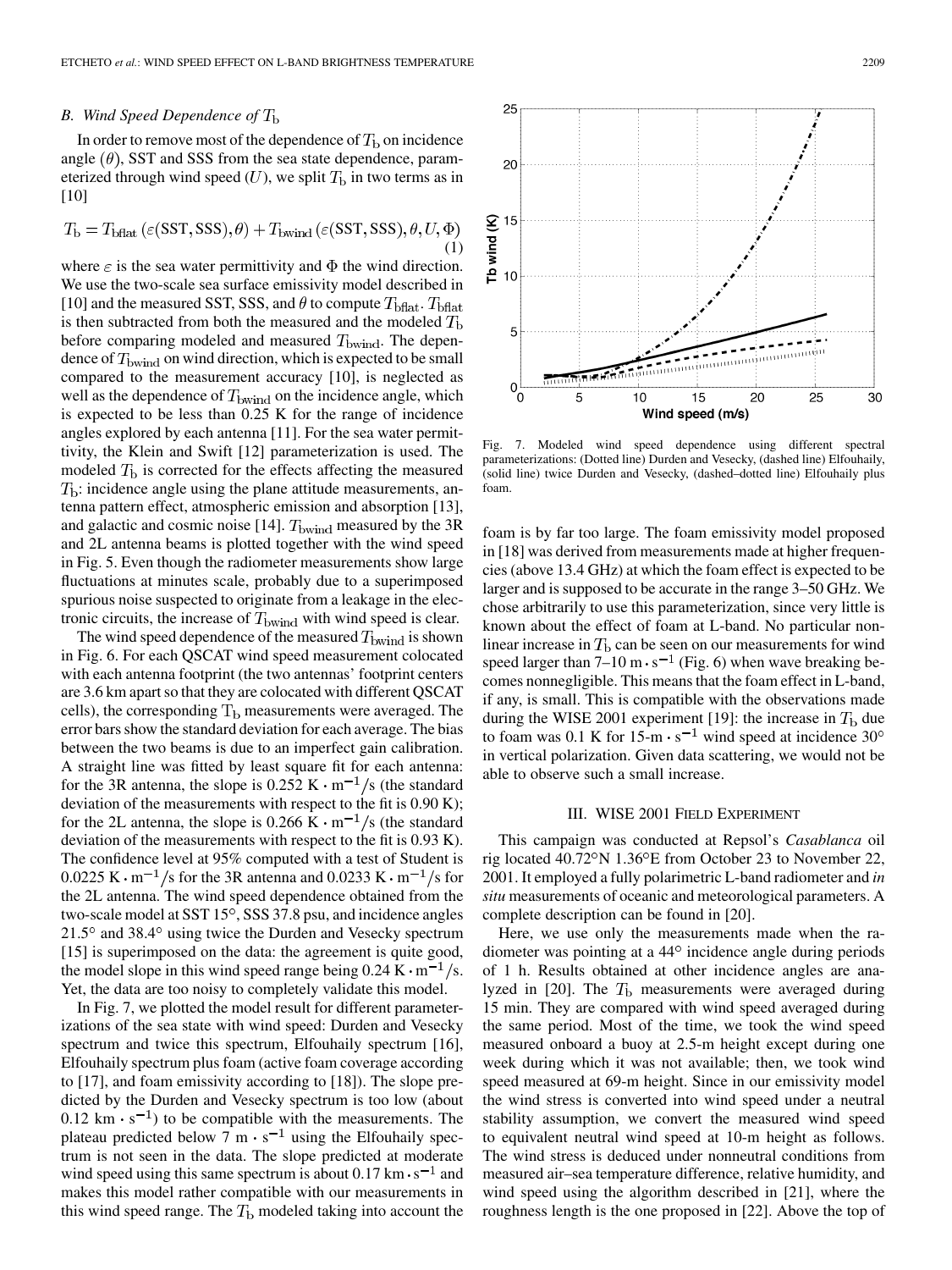the surface layer (defined as ten times the wind speed value), a constant vertical wind profile is used. Then, the wind stress is converted into a wind speed at 10-m height under neutral conditions  $U$  assuming a logarithmic vertical profile of the wind. The wind speed dependence of the measured brightness temperature in vertical  $(T_v)$  and horizontal  $(T_h)$  polarization is shown in Fig. 8 (top). The data points are color coded in SST. A straight line is fitted for wind speed larger than  $3 \text{ m} \cdot \text{s}^{-1}$ . The SST influence is clearly visible: for the same wind speed, the measurements made at low SST are well above those made at higher SST. This is particularly clear for U around 6 m $\cdot$  s<sup>-1</sup>. These measurements are less noisy than those made at other incidence angles during the same campaign as can be seen in [\[20](#page-6-0)]. It might be due to the fact that the measurements at 44<sup>°</sup> incidence were always performed at the same time and same azimuth, between 9 and 11 UT and pointing westward, while in [\[20](#page-6-0)] measurements made at all local times are plotted together as well as measurements made pointing west–northwest and north–northeast. Fig. 9 shows the galactic noise that should enter the radiometer after specular reflection on the sea for measurements performed at  $44^{\circ}$  and  $45^{\circ}$ . It was derived from the cosmic background and continuum sources measured during the Stockert survey [[23\]](#page-6-0) and from the Hydrogen line emission survey [\[24](#page-6-0)]. The signal was convolved by the antenna pattern. It should be multiplied by the reflection coefficient of the sea at these incidence angles: 0.58 and 0.76 for vertical and horizontal polarizations respectively. At  $44^{\circ}$  incidence, most measurements were made for a galactic noise coming from a quiet region of the galactic sky (galactic noise between 3.3–3.7 K), while at  $45^{\circ}$  incidence, the antenna sees a signal originating from the galactic plane in the afternoon so that, over one day, the galactic noise varies between 3.3–6.5 K. The measured  $T<sub>b</sub>$  were corrected for the expected galactic noise, but recent comparisons between galactic noise derived from the above-mentioned surveys and measurements made with radiometers looking at the sky show disagreements up to  $\pm 0.5$  K, which origin remains unknown (personal communication, Y. Kerr). Hence, the quality of the galactic noise corrections that were applied to WISE measurements is possibly dependent on the region of the galactic sky (i.e., on the local time of the radiometric measurements).

Fig. 8 (bottom) shows the same plot for  $T_{\text{bwind}}$ . The scatter of the points is now random. The standard deviation of the points with respect to the fit is decreased by about 0.1 K, from 0.153 to 0.036 K in vertical polarization and from 0.431 to 0.333 K in horizontal polarization. In Fig. 8, it can be clearly seen that  $T_{\text{bwind}}$  abruptly decreases for wind speed lower than 3 m  $\cdot$  s<sup>-1</sup>. This behavior was observed at 2.65 GHz by [[25\]](#page-6-0) during a flight above Chesapeake Bay. It was not observed during the EuroSTARRS flight, probably because both the  $T<sub>b</sub>$  and the wind speed measurements were noisy; it is known that the scatterometer measurements are very inaccurate below 3 m  $\cdot$  s<sup>-1</sup>. The slope of the fit between 3–18 m  $\cdot$  s<sup>-1</sup> is 0.014 K · m<sup>-1</sup>/s in vertical polarization and 0.195 K · m<sup>-1</sup>/s in horizontal polarization, different from what is found at  $45^{\circ}$ incidence angle in [\[20](#page-6-0)]. This might be due to the inaccuracy generated by more noisy data at  $45^\circ$ , as discussed above. Also, the azimuth of the measurements is not the same, and different sea states are observed in different directions due to wave reflection on the platform as discussed in [\[20](#page-6-0)]. The



Fig. 8. Wind speed dependence in (top) vertical and (bottom) horizontal polarizations measured at  $44^{\circ}$  incidence angle during WISE 2001 of brightness temperature and  $T_{\text{bwind}}$ .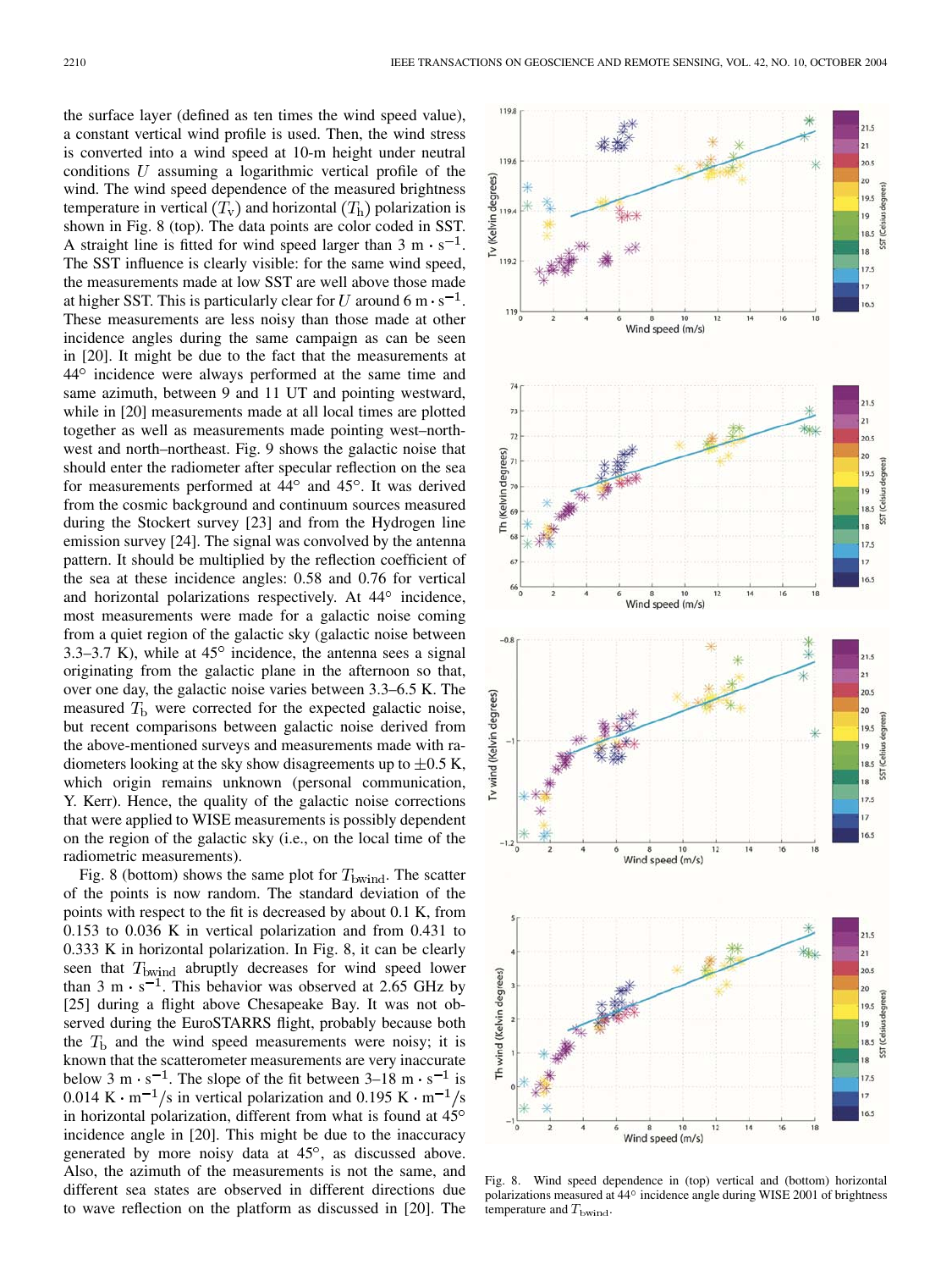Galactic noise during WISE experiment

<span id="page-5-0"></span>

Fig. 9. Galactic noise seen by the radiometer during measurements at (red) incidence  $44^{\circ}$  and (blue) at  $45^{\circ}$  (blue).

wind speed dependence found for the two-scale sea surface emissivity model described in [10] above  $3 \text{ m} \cdot \text{s}^{-1}$  using the different parameterizations of the sea spectrum is 0.087, 0.129, and 0.173 K  $\cdot$  m<sup>-1</sup>/s in vertical polarization and 0.158, 0.213, and 0.315 K  $\cdot$  m<sup>-1</sup>/s in horizontal polarization for the Durden and Vesecky, the Elfouhaily, and twice the Durden and Vesecky spectra, respectively. In vertical polarization, the measurements have wind speed dependence weaker than any of the model result. In horizontal polarization, it lies between Durden and Vesecky and Elfouhaily. This disagreement between model and data might come from a modification of part of the wave spectrum due to the presence of the platform, especially by creating reflected waves. In addition, it was observed during WISE 2000 that waves reflected by the platform affect the amount of foam: the foam coverage observed north of the platform was lower than the one observed west by one order of magnitude [6].

#### IV. DISCUSSION AND CONCLUSION

We studied measurements from two campaigns to improve our knowledge of the wind sensitivity of brightness temperature at L-band. During EuroSTARRS, very strong winds were encountered. It enables us to compare observations to a two-scale emissivity model for  $T_v$  at moderate and high wind speed. Within the accuracy of the measurements, the agreement between data and model is good when modeling the sea state with twice the Durden and Vesecky spectrum. When using the Elfouhaily spectrum, for winds below  $7 \text{ m} \cdot \text{s}^{-1}$ , the data are in disagreement with the model, while they are not incompatible at higher wind speed taking into account the noise of the measurements. It is also shown that the effect of foam on  $T_v$  cannot be large. During the WISE 2001 campaign, low noise measurements at incidence 44° were performed at low and moderate wind speed. It enables us to check the validity of studying the wind speed dependence on  $T_{\text{bwind}}$  rather than on  $T_{\rm b}$ . We could see an abrupt decrease of  $T_{\rm bwind}$  for wind speed

lower than 3 m  $\cdot$  s<sup>-1</sup>. The wind speed dependence of  $T_{\text{wwind}}$ above 3 m $\cdot$  s<sup>-1</sup> is much less than what was observed during EuroSTARRS. Even though the model predicts a decrease with incidence angle for  $\theta$  larger than 40°, this result cannot be reconciled with the model. It might come from a distortion of the sea state during WISE 2001 due to the presence of the platform. Even though more measurements are needed to completely validate an L-band emissivity model, these results are encouraging.

#### ACKNOWLEDGMENT

The authors are very indebted to G. Caudal for help in developing the emissivity model and for many helpful discussions. The authors thank G. Reverdin for providing the ROME SSS and SST measurements, the SATMOS data bank for providing the AVHRR SST data, and Y. Delahaye and P. Gole for providing the galactic noise model. The authors are grateful to D. Le Vine for his help in cross-checking the galactic noise corrections.

The authors also very much appreciate all the cooperation and help provided by the personnel of Repsol Investigaciones Petrolíferas—Base Tarragona—Plataforma *Casablanca* for the organization of the field experiment. Without their help, WISE could not have been performed. Many teams from research laboratories participated in this experiment, contributing to its success.

#### **REFERENCES**

- [1] F. M. Bingham, S. D. Howden, and C. J. Koblinsky, "Sea surface salinity measurements in the historical database," *J. Geophys. Res.*, vol. 107, p. 8019, 2002. DOI:10.1029/2000JC000767.
- [2] F. Durand, L. Gourdeau, T. Delcroix, and J. Verron, "Can we improve the representation of modeled ocean mixed layer by assimilating surface-only satellite-derived data? A case study for the tropical pacific during the 1997–1998 El Niño," *J. Geophys. Res.*, vol. 108, p. 3200, 2003. DOI:10.1029/2002JC001603.
- [3] J. Ballabrera-Poy, R. Murtugudde, and A. J. Busalacchi, "On the potential impact of sea surface salinity observations on ENSO predictions," *J. Geophys. Res.*, vol. 107, p. 8007, 2002. DOI:10.1029/2001JC000834.
- [4] J. D. Droppleman, R. A. Menella, and D. E. Evans, "An airborne measurement of the salinity variations of the Mississippi River outflow," *J. Geophys. Res.*, vol. 75, pp. 5909–5913, 1970.
- [5] E. Lopez-Baeza, J. C. Calvet, J. Etcheto, H. Finkenzeller, J. Font, Y. Kerr, J. Miller, J. Wesson, J. P. Wigneron, M. Berger, P. Wursteisen, E. Attema, and P. Fletcher, "EuroSTARRS : campaign description," in *Proc. WISE/LOSAC/EuroSTARRS Campaigns*, 2003, ESA-SP 525, pp. 37–47.
- [6] A. Camps, J. Font, J. Etcheto, V. Caselles, A. Weill, I. Corbella, M. Vall-llossera, N. Duffo, F. Torres, R. Villarino, L. Enrique, A. Julià, C. Gabarrò, J. Boutin, E. Rubio, S. C. Reising, P. Wursteisen, M. Berger, and M. Martìn-Neira, "Sea surface emissivity observations at L-band: First results of the wind and salinity experiment WISE 2000," *IEEE Trans. Geosci. Remote Sensing*, vol. 40, pp. 2117–2130, Oct. 2002.
- [7] A. Camps, I. Corbella, J. Font, J. Etcheto, V. Caselles, and A. Weill, "WISE 2000 and 200: Campaign description and executive summary," in *Proc. WISE/LOSAC/EuroSTARRS Campaigns*, 2003, ESA-SP 525, pp. 17–26.
- [8] T. Delcroix. (2002, Oct.) Compte-rendu de la réunion ORE-SSS, Toulouse. [Online]. Available: http://www.obs-mip.fr/omp/legos/francais/obs/sss/rapports.htm.
- [9] D. G. Long, "High resolution wind retrieval from seawinds," in *Proc. IGARSS*, Toronto, ON, Canada, June 24–28, 2002, pp. 751–753.
- [10] E. Dinnat, J. Boutin, G. Caudal, and J. Etcheto, "Issues concerning the sea emissivity modeling at L-band for retrieving surface salinity," *Radio Sci.*, vol. 34, no. 4, 2003. DOI: 10.1029/2002RS002637.
- [11] E. Dinnat, J. Boutin, G. Caudal, J. Etcheto, and P. Waldteufel, "Influence of sea surface emissivity model parameters at L-band for the estimation of salinity," *Int. J. Remote Sens.*, vol. 23, no. 23, pp. 5117–5122, 2002.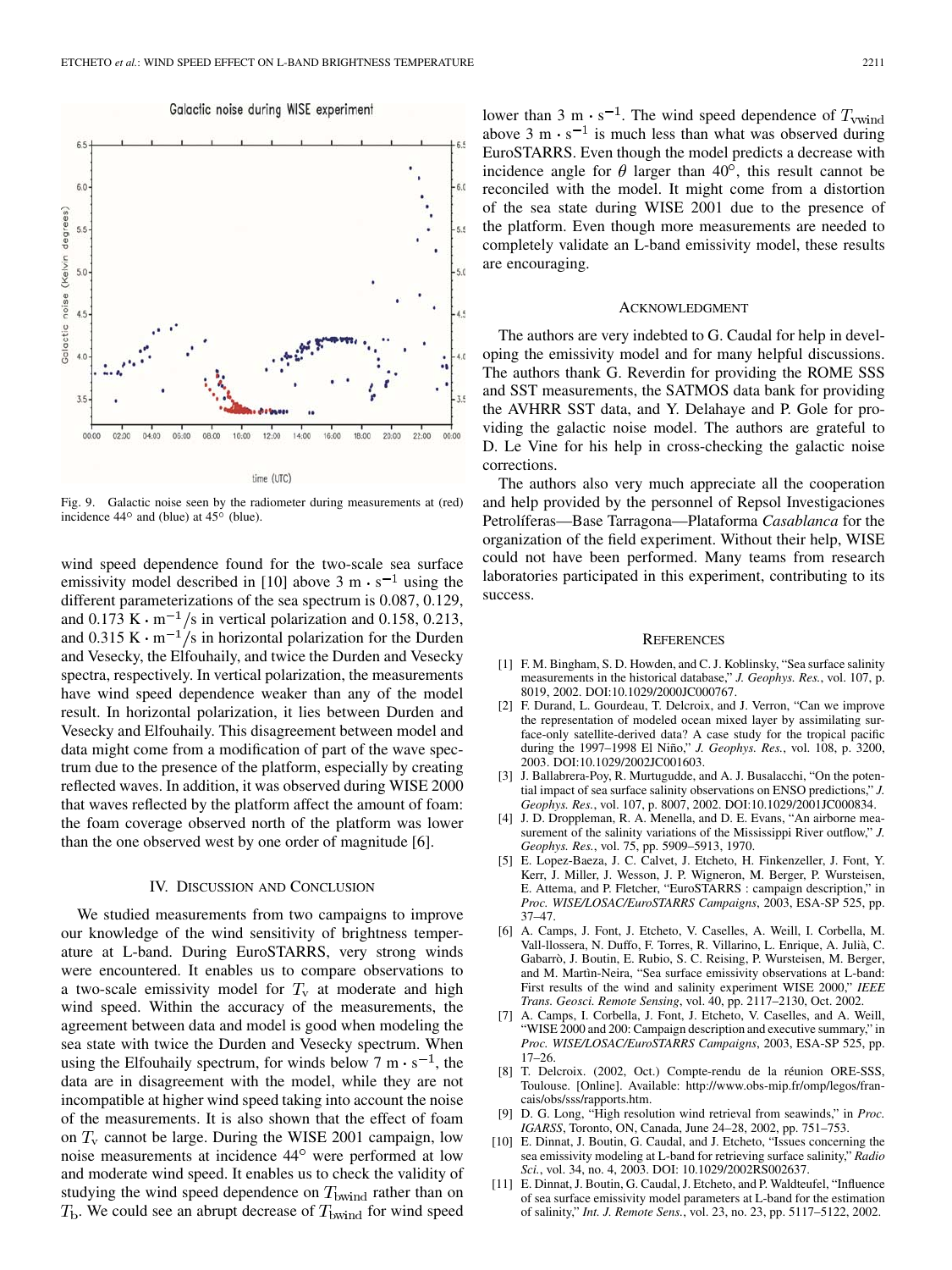- <span id="page-6-0"></span>[12] L. A. Klein and C. T. Swift, "An improved model for the dielectric constant of sea water at microwave frequencies," *IEEE Trans. Antennas Propagat.*, vol. AP-25, pp. 104–111, Jan. 1977.
- [13] H. J. Liebe, G. A. Hufford, and M. G. Cotton, "Propagation modeling of moist air and suspended water/ice particles at frequencies below 1000 GHz," in *Proc. AGARD 52nd Specialists Meeting Electromagnetic Wave Propagation Panel*, Palma de Mallorca, Spain, 1993, pp. 3-1–3-10.
- [14] J. Y. Delahaye, P. Gole, and P. Waldteufel, "Calibration error of L-band sky-looking ground-based radiometers," *Radio Sci.* , vol. 37, pp. 11-1–11-11, 2002.
- [15] S. L. Durden and J. F. Vesecky, "A physical radar cross-section model for a wind-driven sea with swell," *IEEE J. Oceanic Eng.*, vol. OE-10, pp. 445–451, 1985.
- [16] T. Elfouhaily, B. Chapron, K. Katsaros, and D. Vandemark, "A unified directional spectrum for long and short wind-driven waves," *J. Geophys. Res.*, vol. 102, pp. 15 781–15 796, 1997.
- [17] E. C. Monahan and M. Lu, "Acoustically relevant bubble assemblages and their dependence on meteorological parameters," *IEEE J. Oceanic Eng.*, vol. 15, pp. 340–349, 1990.
- [18] A. Stogryn, "The emissivity of sea foam at microwave frequencies," *J. Geophys. Res.*, vol. 77, pp. 1658–1666, 1972.
- [19] R. Villarino, A. Camps, M. Vall-llosera, J. Miranda, and J. Arenas, "Sea foam and sea state effects on the instantaneous brightness temperature at L-band," in *Proc. WISE/LOSAC/EuroSTARRS Campaigns Conf.*, 2003, ESA-SP 525, pp. 95–103.
- [20] A. Camps, J. Font, L. Vall-Llosera, C. Gabarro, I. Corbella, N. Duffo, F. Torres, S. Blanch, A. Aguasca, R. Villarino, L. Enrique, J. Miranda, J. Arenas, A. Julia, J. Etcheto, V. Caselles, A. Weill, J. Boutin, S. Contardo, R. Niclos, R. Rivas, S. C. Reising, P. Wursteisen, M. Berger, and M. Martin-Neira, "The WISE 2000 and 2001 field experiments in support of the SMOS mission: Sea surface L-band brightness temperature observations and their application to sea surface salinity retrieval," *IEEE Trans. Geoscience and Remote Sensing*, vol. 42, pp. 804–823, Apr. 2004.
- [21] W. T. Liu and W. Tang, "Equivalent Neutral Wind, Tech. Rep.," Jet Propulsion Lab., Pasadena, CA, 1996.
- [22] S. D. Smith, "Coefficients for sea surface wind stress, heat flux and wind profiles as a function of wind speed and temperature," *J. Geophys. Res.*, vol. 93, pp. 15 467–15474, 1988.
- [23] P. Reich and W. Reich, "A radio continuum survey of the northern sky at 1420 MHz—part II," *Astron. Astrophys. Suppl. Series*, vol. 63, pp. 205–292, 1986.
- [24] D. Hartmann and W. B. Burton, *Atlas of Galactic Neutral Hydrogen*. Cambridge, U.K.: Cambridge Univ. Press, 1997.
- [25] H. C. Blume, A. W. Love, M. J. Van Melle, and W. W. Ho, "Radiometric observations of sea temperature at 2.65 GHz over the Chesapeake Bay," *IEEE Trans. Antennas Propagat.*, vol. AP-25, pp. 121–128, Jan. 1977.



**Jacqueline Etcheto** was born in Meknes, Morocco, in 1943. She received the Agregation de Physique degree and the Docteur es Sciences Physiques degree for her thesis on space plasma physics in 1965 and 1972, respectively, both from the Ecole Normale Superieure de Jeunes Filles, Paris, France.

She became a Full-Time Scientist in Centre National de la Recherche Scientifique in 1965. She is presently appointed to Laboratoire d'Oceanographie Dynamique et de Climatologie, Paris, France, as Directeur de Recherches. From 1965 to 1987, she has

been working on space plasma physics, focusing on studies of propagation and generation of waves in the magnetosphere. She was responsible for relaxation sounders onboard GEOS1 (ESA, 1977), GEOS2 (ESA, 1978), and ISEE1 (ESA/NASA, 1977), including instrument definition, provision of hardware, data handling, and scientific use of data. In 1988, she became interested in oceanography, using the synergy between remotely sensed measurements and *in situ* data to study the air–sea CO<sub>2</sub> exchange at large scale. Her research activity is multiyear estimation of air-sea  $CO<sub>2</sub>$  flux at regional scale using both satellite (wind speed, SST, ocean color) and *in situ* (PCO2 and related parameters, including launching CARIOCA buoys) data. Since 1999, she is involved in the preparation of the SMOS satellite (ESA, 2007) intended at determining sea surface salinity using L-band radiometry. She is interested in the development and validation of sea surface emissivity models at L-band, including validation campaigns. She is coordinating the group of French scientists involved in the ocean part of the SMOS project. She has published 80 papers in the open literature.

**Emmanuel P. Dinnat** was born in Sarcelles, France, on January 5, 1975. He received the DEA degree in instrumental methods in astrophysics and their spatial applications and the Ph.D. degree in computer science, telecommunications, and electronics from the University Paris VI, Paris, France, in 1999 and 2003, respectively.

He was with the Institut d'Astrophysique de Paris, Paris, France, from June to September 1998, where he studied the specific entropy profile in elliptical galaxies and in X-ray gas of galaxy clusters. From March 1999 until April 2003, he was with the Laboratoire d'Océanographie Dynamique et de Climatologie (LODYC), Paris, France, where he pursued the Ph.D. in the fields related to the Soil Moisture and Ocean Salinity (SMOS) mission of the European Space Agency. He is currently with the European Space Agency, European Space Research and Technical Centre (ESA/ESTEC), Noordwijk, The Netherlands. His research interests are microwave remote sensing, sea surface salinity, scattering from rough surfaces, atmospheric radiative transfer, and numerical simulation.



**Jacqueline Boutin** received the Ph.D. degree in physical methods in remote sensing from the University Paris VII, Paris, France, in 1990.

She is currently a Research Scientist at Laboratoire d'Océanographie Dynamique et de Climatologie/CNRS, Paris. She has widely studied the validity of remotely sensed wind speeds and the ocean/atmosphere exchange of  $CO<sub>2</sub>$  at large scale using both satellite (wind speed, SST, ocean color) and *in situ* data. Since 1999, she has been involved in the preparation of the Soil Moisture and Ocean

Salinity (SMOS) mission and has focused on the retrieval of ocean salinity from L-band measurements. She is a Principal Investigator on several satellite projects [ENVISAT (ESA); ADEOS2 (NASA/NASDA); CoI on SMOS (ESA)].



**Adriano Camps** (S'91–A'97–M'00–SM'02) was born in Barcelona, Spain, in 1969. He received the Telecommunications Engineering degree and the Ph.D. degree in telecommunications engineering in 1992 and 1996, respectively, both from the Polytechnic University of Catalonia (UPC), Barcelona, Spain.

From 1991 to 1992, he was with the ENS des Télécommunications de Bretagne, Bretagne, France, with an Erasmus Fellowship. In 1993, he joined the Electromagnetics and Photonics Engineering group,

Department of Signal Theory and Communications, UPC, as an Assistant Professor, and since 1997 as an Associate Professor. In 1999, he was on sabbatical leave at the Microwave Remote Sensing Laboratory, University of Massachusetts, Amherst. His research interests are microwave remote sensing, with special emphasis in microwave radiometry by aperture synthesis techniques. He has performed numerous studies within the frame of European Space Agency SMOS Earth Explorer Mission. He is an Associate Editor of *Radio Science*.

Dr. Camps received the second national award of university studies in 1993, the INDRA Award of the Spanish Association of Telecommunication Engineering to the best Ph.D. in 1997, the extraordinary Ph.D. award at the Universitat Politècnica de Catalunya in 1999, the First Duran Farell Award and the Ciudad de Barcelona Award, in 2000 and 2001, respectively, both for Technology Transfer, in 2002, the Research Distinction of the Generalitat de Catalunya for contributions to microwave passive remote sensing, in 2003, the Premi Nacional de Telecomunicacions (Generalitat de Catalunya) with the members of the Electromagnetics and Photonics Engineering group, and in 2004 the Salvà i Campillo Award of the Telecommunications (Engineering College of Catalonia) to the most innovative research project, jointly with the rest of the Microwave Radiometry group. He was Chair of Cal '01. He is editor of the *IEEE Geoscience and Remote Sensing Newsletter* and President-Founder of the IEEE Geoscience and Remote Sensing Society Spain Chapter.